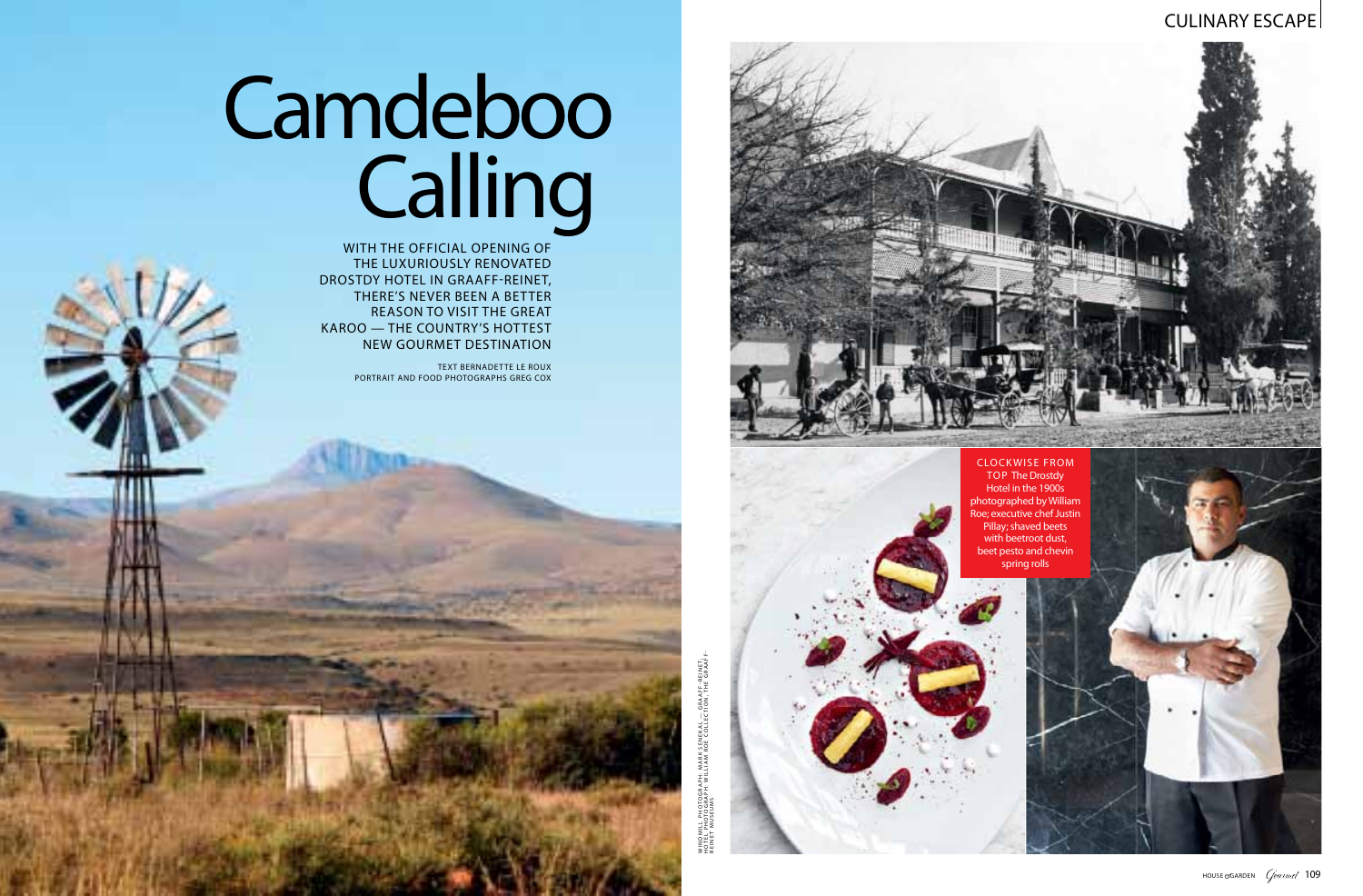

We sat in the fading glory of the tea garden – she in her trademark mohair beret, paleblue linen suit with buttons of mother-of-pearl and white gloves – and nibbled on day-old scones and jam. Temperatures soared to 40 degrees as the waiting staff scuttled around in black pinafores with frilly aprons that were so starched they would have been better off used as fans, or to ward off low-flying wasps. Today you'll find a very

## he last time<br>I went to the **Drostdy Hotel** in Graaff-Reinet was while visiting he last tin<br>
I went to<br>
I went to<br>
Drostdy F<br>
in Graaff-<br>
Reinet wa<br>
while visit<br>
my late grandmother Sita Palmer.

different Drostdy. The small town is abuzz with news of its recent refurbishment (thanks to the backing of Dr Johann Rupert) into a five-star luxury

hotel that falls under the umbrella of Newmark Hotels, Reserves and Lodges.

Its location in a far-off village in the deep Karoo makes the hotel seem a strange investment for the esteemed group (it's a dull equidistant eight-hour drive between Cape Town and Johannesburg), but the Ruperts have a deep-seated historical connection with the town.

For the first time in history, both well-heeled travellers and khaki-clad Camdeboo farmers will have the opportunity to experience fine dining at the end of their dusty driveways. It's apt, then, that newly appointed executive chef Justin Pillay is no stranger to remote areas. 'I've spent the last two years at Tswalu Kalahari, near Kuruman, where my nearest supply source was Kimberley, some 300 kilometres away. So I'm comfortable with great distances – and quiet, he says.<br>But this is no small-town boy. Justin's list of achievements is long. Having spent 10 years at Buitenverwachting under the apprenticeship of legendary Austrian chef-patron Edgar Osojnik, Justin's time there included studying at the then Elsa van der Nest Culinary Academy. He elbowed his way up the lines to head chef and travelled to Germany for a short stint at Vendôme, currently number 12 on the ►

#### 10 THINGS TO **GRAAFF-REINET**

Johann's father, Dr Anton Rupert, was born in Graaff-Reinet, the fourth oldest town in South Africa, and was a major player in the restoration of its historic buildings. And who wouldn't want to visit the region where the ghosts of Karoo



literati – Olive Schreiner, Guy Butler, Eve Palmer – abound, not forgetting off-the-wall artists Walter Batiss and Helen Martins? It's an inspiring landscape of solitude, where wide, open spaces are accented with rocky kopjes and distant, shimmering mountains.

The building itself is steeped in history. Originally designed by French architect Louis Thibault to serve as the magistrate's office, it first opened its doors as a hotel in 1878. And, although there have been many changes over the years, none have been as radical as this most recent transformation. The hotel now boasts a 120-seater restaurant, an Africology spa, a state-of-theart vinoteque, art gallery, cigar bar, whisky lounge and a variety of accommodation options with interiors by renowned decorator Stephen Falcke.

> MAGISTRATE AND 2008 HOTEL PHOTOGRAPHS: WILLIAM ROE COLLECTION<br>KDF PHOTOGRAPHS: MARK VESI EQUI\_ SORMATE REINER<br>CDF PHOTOGRAPHS: MARK VESI EQUI\_ SORMATE REINER ag is t rat e an d 2008 hot el P HOTOG RAP Hs : willia m r oe collec t ion, t h e g raa f - reine t m useu m s ; po ol , sno w in th e kar oo an d S pan dau

Visit the historical Reinet House and throw your arms around the still-growing grapevine planted in 1870. % 049 892 3801

Admire the architecture of the Dutch Reformed Church in the centre of town. % 049 892 2422

See the artwork of famous contemporary South African artists at The Hester Rupert Art Museum, housed in the fifth-oldest church building in South Africa. 8 www. rupertartmuseum.co.za

Walk the succulent plant labyrinth at Obesa Nursery, host to one of the largest collections of cacti in the country.

8 www.obesanursery.com

See films and live shows at the historical John Rupert Theatre in a restored former Mission Church. % 082 779 1044

Stop for the best coffee in town at Polka Café and watch village life pass you by. 8 www.polkacafe.co.za

Browse Reinet Antiques and see what is said to be the oldest fruit cake (it was found in the attic while renovations were underway). % 049 892 4221

Take a drive out to neighbouring Nieu Bethesda and see Helen Martins' Owl House. % 079 070 8988

Take a stroll through the showroom at Karoo Taxidermy. % 049 892 6151

Walk up the Valley of Desolation in the Camdeboo National Park and watch the sun go down over Graaff-Reinet. % 049 892 3453





CL OCKWISE F ROM TOP LEFT The Drostdy in 2008; the hotel pool; snowfall in the Karoo; Justin working in the kitchen; a private lounge; Spandau Kop, a Graaff-Reinet landmark; Karoo lamb two ways — herb-crusted loin and rump with ratatouille jus and spinach-potato 'piccato'<br>OPPOSITE PAGE The<br>Drostdy as the magistrate's offices in 1880





K op p hotog rap h s : Mark S enekal — Graa ff-R eine t